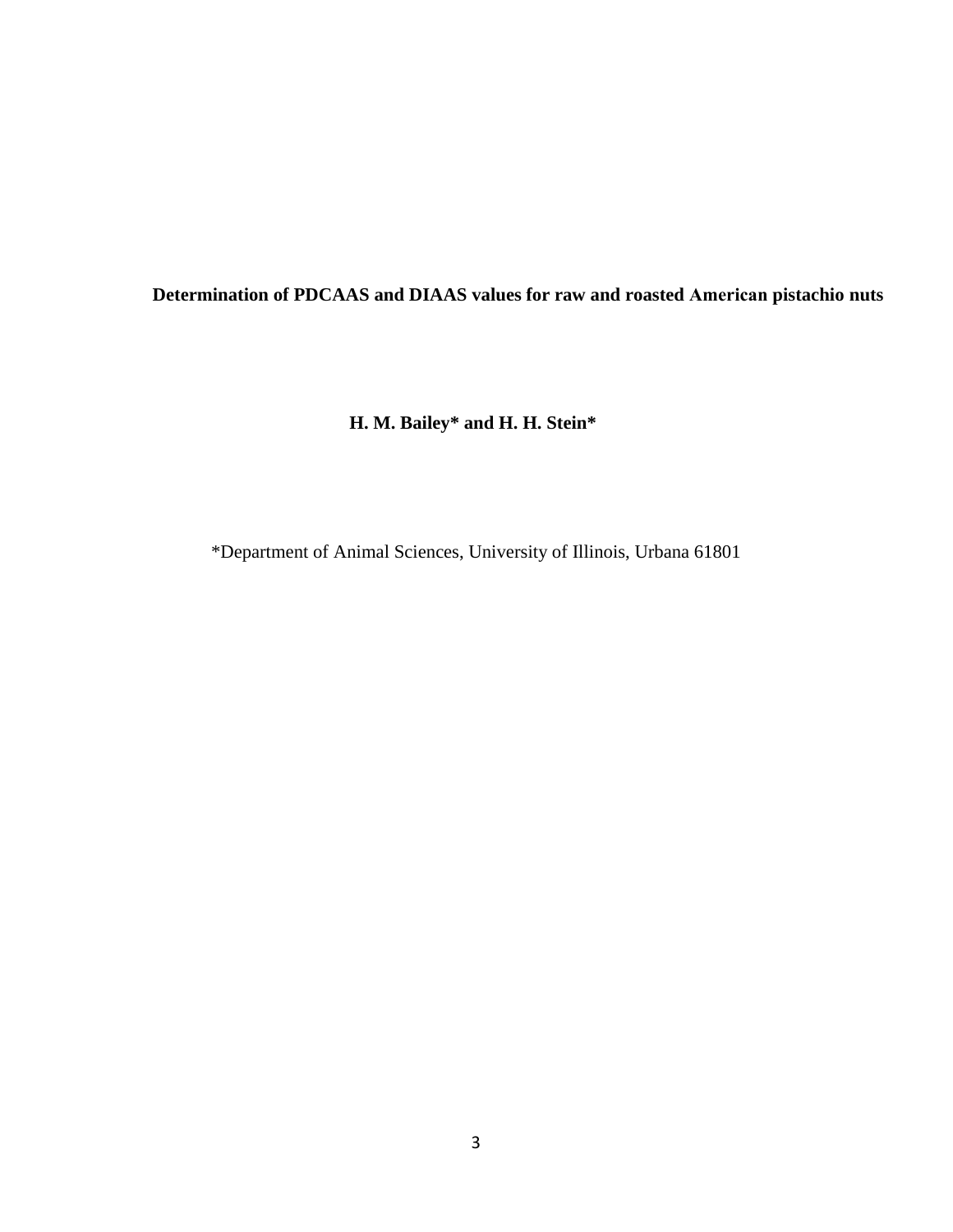#### **MATERIALS AND METHODS**

The protocol for this experiment was reviewed and approved by the Institutional Animal Care and Use Committee at the University of Illinois.

### *Diets, Animals, and Feeding*

Two proteins, raw pistachio nuts and roasted pistachio nuts, were used in the experiment (Table 1). Three diets were prepared (Tables 2 and 3) with the 2 pistachio proteins included in one diet each as the only amino acid (**AA**) containing ingredient. A nitrogen-free diet was also formulated and used to measure basal endogenous losses of AA and crude protein (**CP**). All diets were formulated to 13% CP, and vitamins and minerals were included to meet or exceed current nutrient requirement estimates for growing pigs (National Research Council; NRC, 2012). All diets contained 0.4% titanium dioxide as an indigestible marker, and all diets were provided in meal form. A sample of each pistachio protein and of all diets were collected at the time of diet mixing and used for chemical and compositional analysis.

Twelve growing barrows (initial body weight:  $60.9 \pm 3.2$  kg) were equipped with a T-cannula in the distal ileum (Stein et al., 1998). Following surgery, pigs were randomly allotted to a 2-period switchback design with 3 diets and 4 replicate pigs per period. Pigs were housed in individual pens ( $1.2 \times 1.5$  m) in an environmentally controlled room. Each pen had smooth sides and fully slatted tribar floors. A feeder and a nipple drinker were installed in each pen.

All pigs were fed their assigned diets in a daily amount equivalent to 4% of the body weight for each pig. Two equal meals were provided daily at 0800 and 1600 h, and water was available at all times. Pig weights were recorded at the beginning of each period and at the conclusion of the experiment. The amount of feed supplied each day was also recorded.

### *Sample Collection*

September 12<sup>th</sup> 2019 Experimental periods were 9 d with the initial 5 d bring the adaptation period to the diet. Fecal samples were collected on d 6 and 7 and stored at - 20 °C, and ileal digesta were collected for 9 hours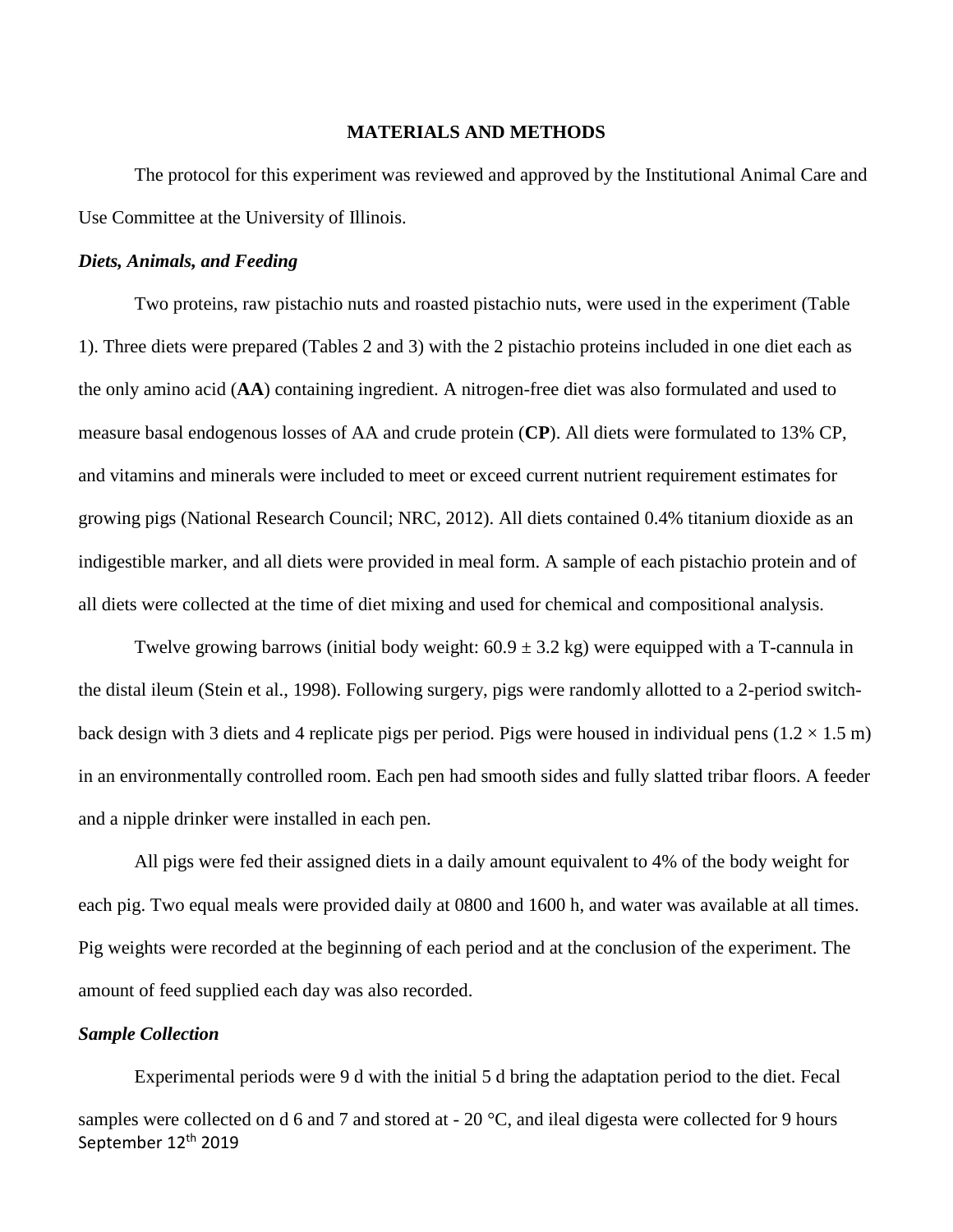(from 0800 to 1700 h) on d 8 and 9 following standard procedures. In short, a plastic bag was attached to the cannula barrel and digesta flowing into the bag were collected. Bags were removed when filled with ileal digesta, or at least once every 30 minutes, and immediately frozen at  $-20$  °C to prevent bacterial degradation of AA in the digesta (Appendix 1). On the completion of one experimental period, animals were deprived of feed overnight and the following morning, the new experimental diet was offered.

### *Chemical Analysis*

At the end of the test, fecal samples were dried and ground through a 1-mm screen in a Wiley Mill (model 4; Thomas Scientific) prior to chemical analysis. Ileal digesta samples were thawed, mixed within animal and diet, and a sub-sample was collected for chemical analysis. Ileal digesta samples were lyophilized and finely ground prior to chemical analysis. Samples of all ingredients, diets, fecal samples, and ileal digesta were analyzed for dry matter (**DM**; Method 927.05; AOAC International, 2007) and for CP by combustion (Method 990.03; AOAC International, 2007) using a LECO FP628 analyzer (LECO Corp., Saint Joseph, MI) and a nitrogen-to-protein conversion factor of 6.25 (FAO, 1991; FAO, 2013). All diets, fecal samples, and ileal digesta samples were also analyzed for titanium (Method 990.08; Myers et al., 2004), and all diets, ingredients, and ileal digesta samples were analyzed for AA [Method 982.30 E (a, b, c); AOAC International, 2007].

### *Calculations*

Apparent ileal digestibility (**AID**) values for CP and AA in each diet were calculated using equation **[1]** (Stein et al., 2007):

$$
AID (\%) = [1 - [(AAd/AAf) \times (Tif/Tid)] \times 100
$$
 [1]

where AID is the apparent ileal digestibility value of an AA  $(\%)$ , AA $_d$  is the concentration of that AA in the ileal digesta DM,  $AA_f$  is the AA concentration of that AA in the feed DM,  $Ti_f$  is the titanium concentration in the feed DM, and Ti<sub>d</sub> is the titanium concentration in the ileal digesta DM. The AID for CP was also calculated using this equation.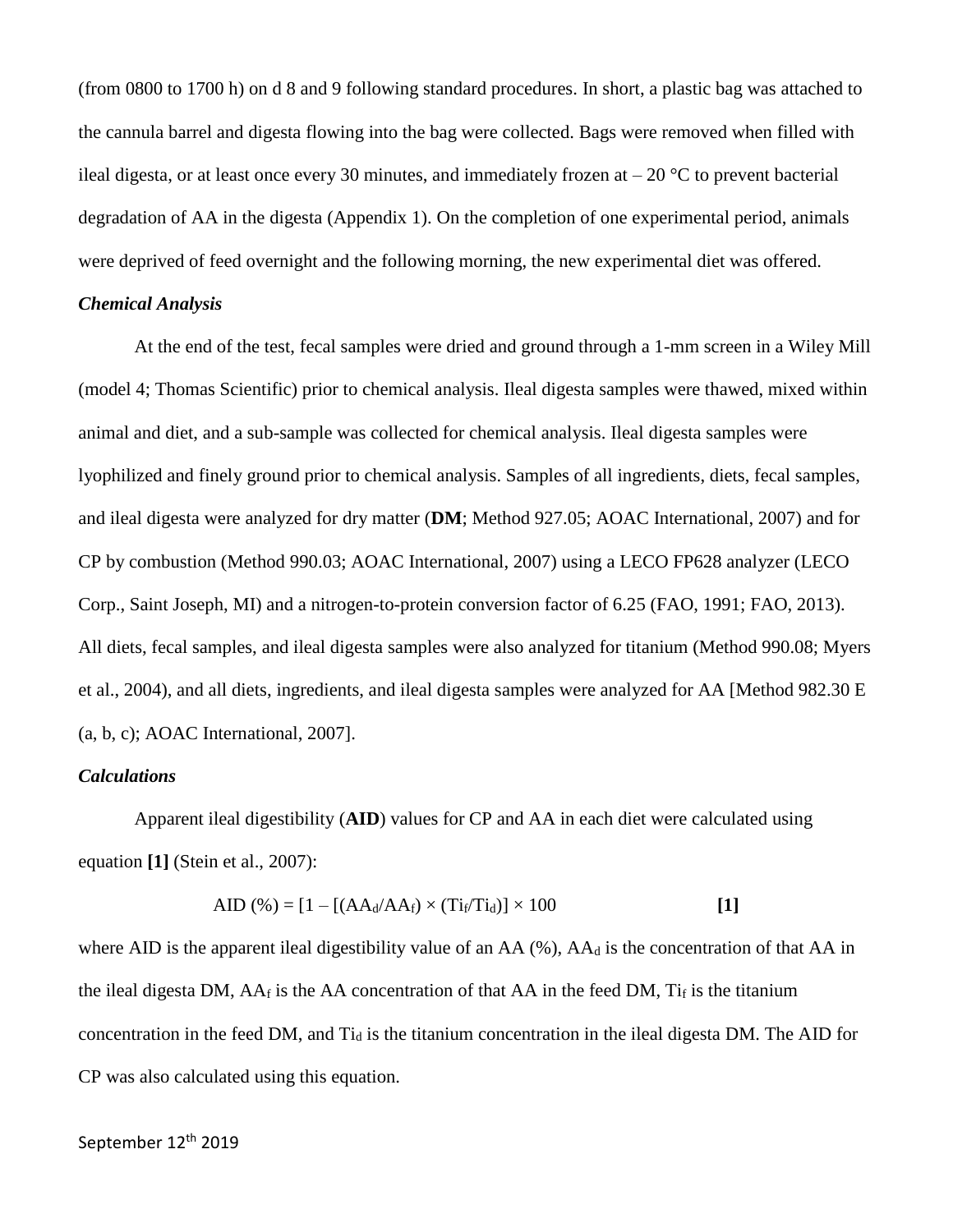The basal endogenous flow to the distal ileum of each amino acid was determined based on the flow obtained after feeding the N-free diet using equation **[2]** (Stein et al., 2007):

$$
IAA_{end} = [AA_d \times (Ti_f / Ti_d)]
$$
 [2]

where  $IAA<sub>end</sub>$  is the basal endogenous loss of an  $AA$  (mg per kg DM intake). The basal endogenous loss of CP was determined using the same equation.

By correcting the AID for the IAAend of each AA, standardized ileal digestibility (**SID**) values for AA were calculated using equation **[3]** (Stein et al., 2007):

$$
SID (\% ) = AID + [(IAAend / AAf) \times 100
$$
 [3]

where SID is the standardized ileal digestibility value of an AA (%). The SID of CP and STTD of CP were also calculated using this equation.

Values for STTD of CP were used to calculate PDCAAS values using the following equation **[4]** (FAO, 1991):

PDCAAS  $(\%)$  = mg of limiting AA in 1g of test protein/mg of the same AA in 1 g of reference protein  $\times$  fecal true digestibility (%)  $\times$  100. **[4]** 

The calculation of PDCAAS values was accomplished using the reference protein pattern for preschool children from 2 to 5 yr of age (FAO, 1991).

Values for SID of AA were used to calculate DIAAS reference ratios for each AA using the following equation **[5]** (Cervantes-Pahm et al., 2014):

Digestible indispensable AA reference ratio = digestible indispensable AA content in 1 g protein of food

(mg) / mg of the same dietary indispensable AA in 1g of the reference protein. **[5]**

The DIAAS was calculated for children older than 3 yr, adolescents, and adults as recommended by FAO (2013) using the following equation **[6]** (FAO, 2013):

DIAAS (%) =  $100 \times$  lowest value of the digestible indispensable AA reference ratio. **[6]** 

## *Statistical Analysis*

September 12<sup>th</sup> 2019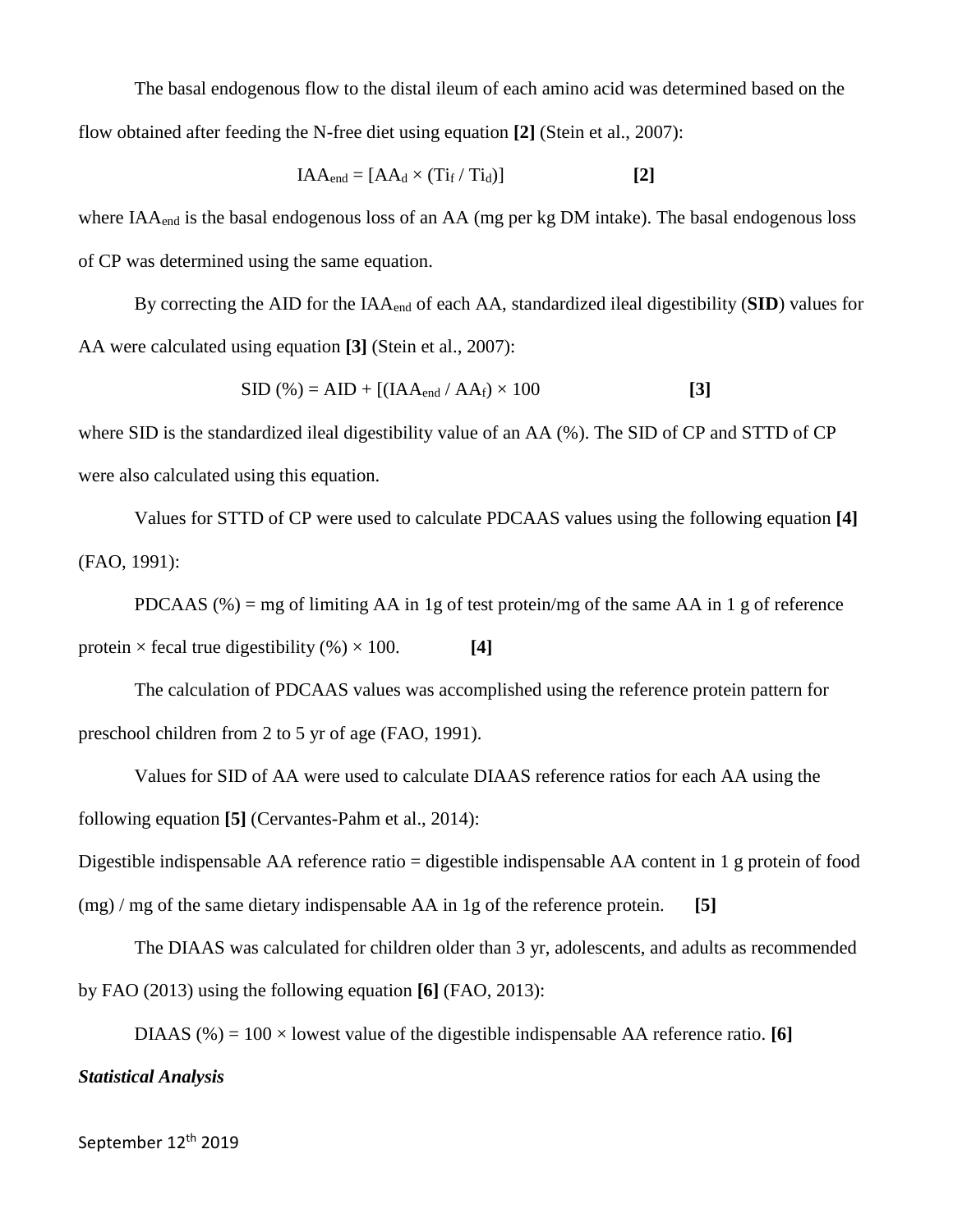At the conclusion of the experiment, data were analyzed by ANOVA using the MIXED procedure in SAS (SAS Institute Inc. Cary, NC). The pig was the experimental unit for all analyses. Diet was the fixed effect and pig and period were random effects. Treatment means were calculated using the LS MEANS statement in SAS, and if significant, means were separated using the PDIFF option in the MIXED procedure. An alpha value of 0.05 was used to assess significance among means.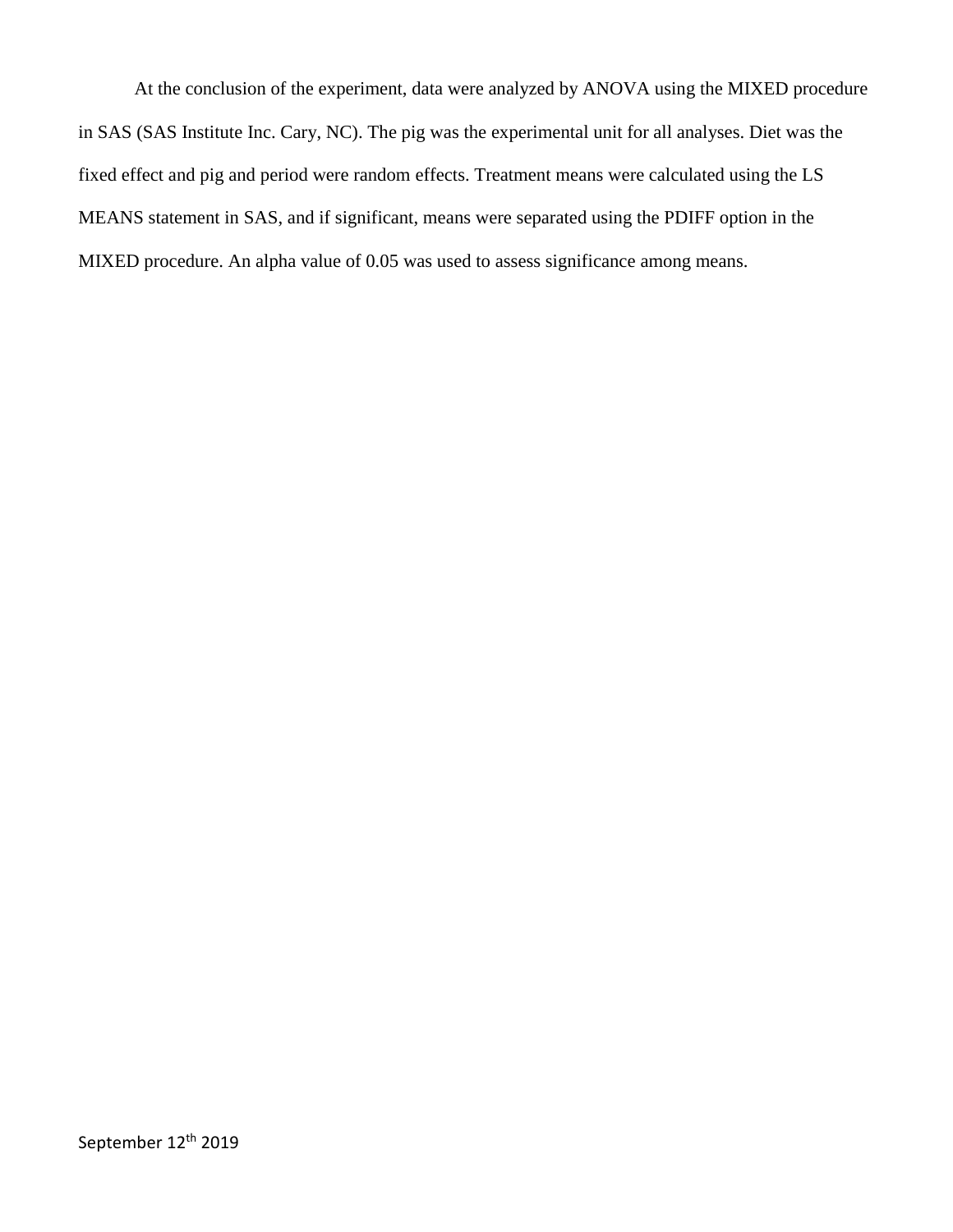## **PDCAAS RESULTS**

## **CONVERSION FACTOR OF 6.25**

| Item                    | Raw pistachios | Roasted pistachios |
|-------------------------|----------------|--------------------|
| PDCAA reference ratio   |                |                    |
| His                     | 0.95           | 1.04               |
| <b>Ile</b>              | 1.34           | 1.48               |
| Leu                     | 0.88           | 0.96               |
| Lys                     | 0.76           | 0.81               |
| SAA <sup>3</sup>        | 1.13           | 1.24               |
| AAA <sup>4</sup>        | 1.11           | 1.21               |
| Thr                     | 0.73           | 0.81               |
| Trp                     | 1.05           | 0.90               |
| Val                     | 1.40           | 1.56               |
| PDCAAS <sup>5</sup> , % | $73^b$ (Thr)   | $81a$ (Thr)        |

Table 1. Protein digestibility corrected amino acid score (PDCAAS) for the 2 pistachios<sup>1,2</sup>.

<sup>1</sup>First-limiting amino acid (AA) is in parentheses.

<sup>2</sup>Values for PDCAAS were calculated from the standardized total tract digestiblity (STTD) of crude protein in pigs: raw pistachio nuts, 92.1%; roasted pistachio nuts, 91.6%.

 ${}^{3}SAA =$  sulfur AA.

 ${}^4$ AAA = aromatic AA.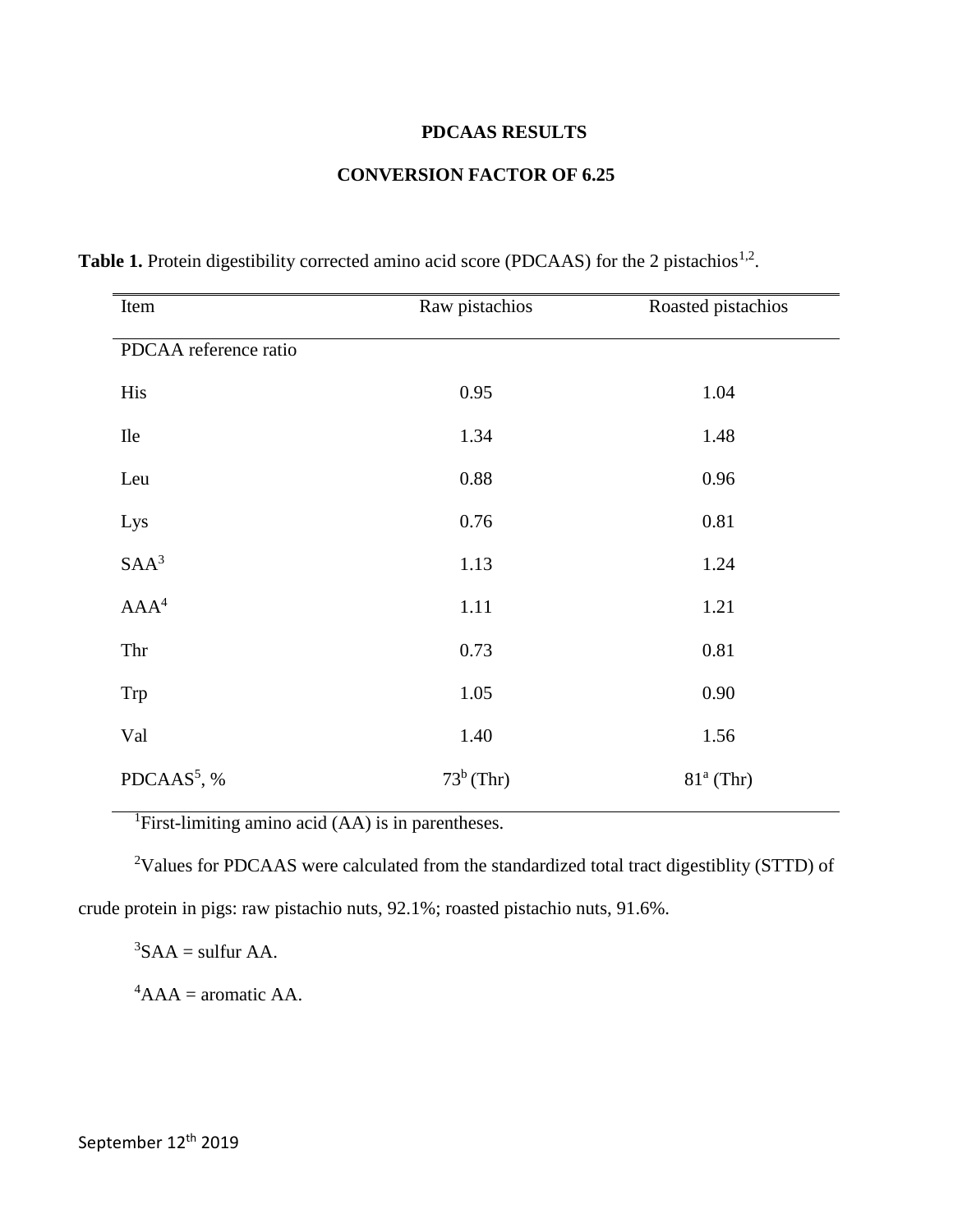<sup>5</sup>PDCAAS values were calculated using the recommended AA scoring pattern for preschool children (2 to 5 yr). The indispensable AA reference patterns are expressed as mg AA/g protein: His, 19; Ile, 28; Leu, 66; Lys, 58; Sulphur AA, 25; Aromatic AA, 63; Thr, 34; Trp, 11; Val, 35 (FAO, 1991).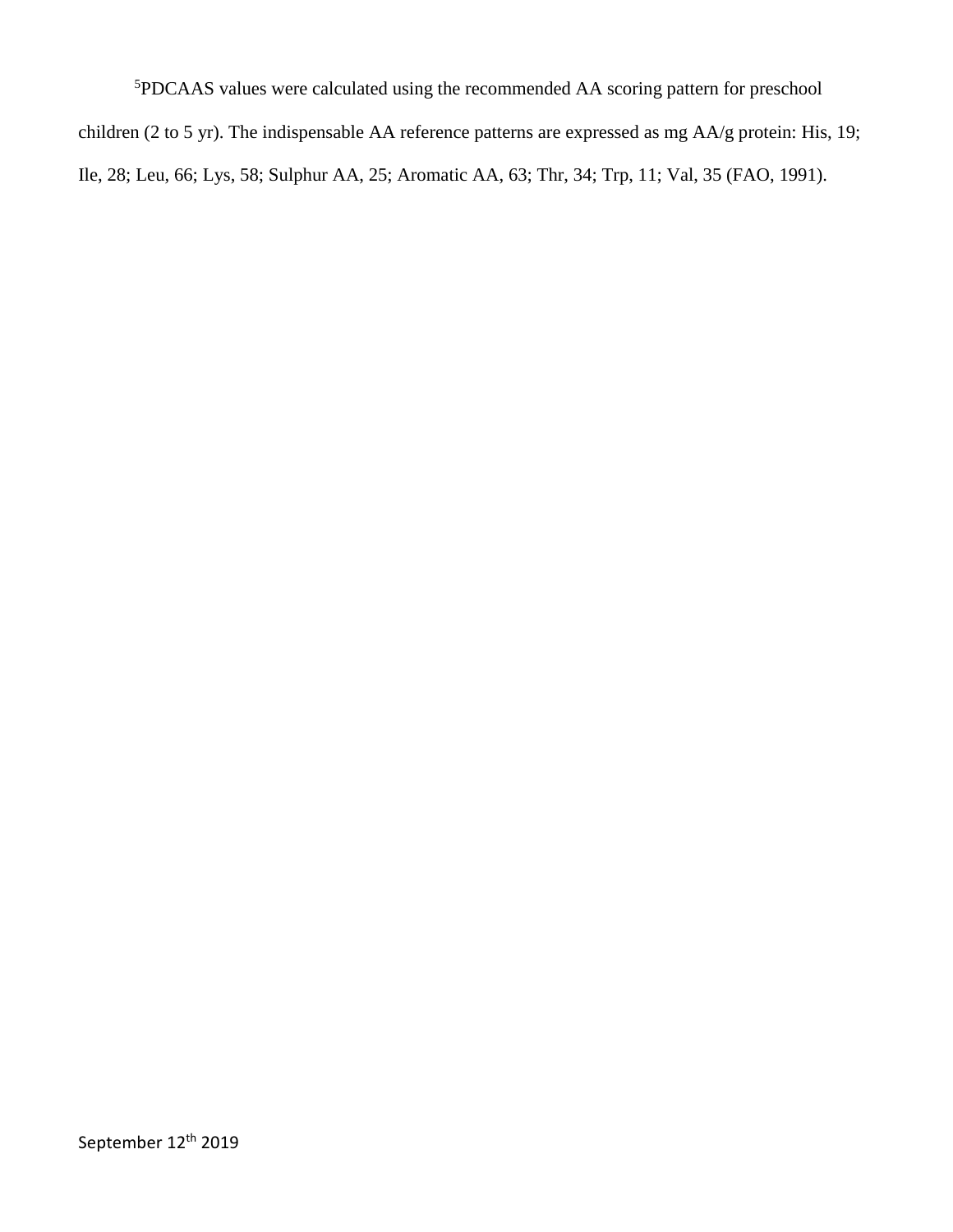| Item                 | Raw pistachios | Roasted pistachios |  |
|----------------------|----------------|--------------------|--|
| DIAA reference ratio |                |                    |  |
| His                  | 1.09           | 1.07               |  |
| <b>Ile</b>           | 1.18           | 1.18               |  |
| Leu                  | 0.91           | 0.90               |  |
| Lys                  | 0.86           | 0.83               |  |
| SAA <sup>2</sup>     | 1.17           | 1.18               |  |
| AAA <sup>3</sup>     | 1.62           | 1.58               |  |
| Thr                  | 0.95           | 0.92               |  |
| Trp                  | 1.75           | 1.38               |  |
| Val                  | 1.17           | 1.16               |  |
| $DIAAS4$ , %         | $86a$ (Lys)    | $83a$ (Lys)        |  |

Reference pattern: older children, adolescents, and adults

<sup>1</sup>First-limiting amino acid (AA) is in parentheses.

 ${}^{2}SAA =$  sulfur AA.

 ${}^{3}AA =$  aromatic AA.

<sup>4</sup>DIAAS values were calculated using the recommended AA scoring pattern for older child,

adolescent, and adult. The indispensable AA reference patterns are expressed as mg AA/g protein: His,

16; Ile, 30; Leu, 61; Lys, 48; Sulphur AA, 23; Aromatic AA, 41; Thr, 25; Trp, 6.6; Val, 40 (FAO, 2013).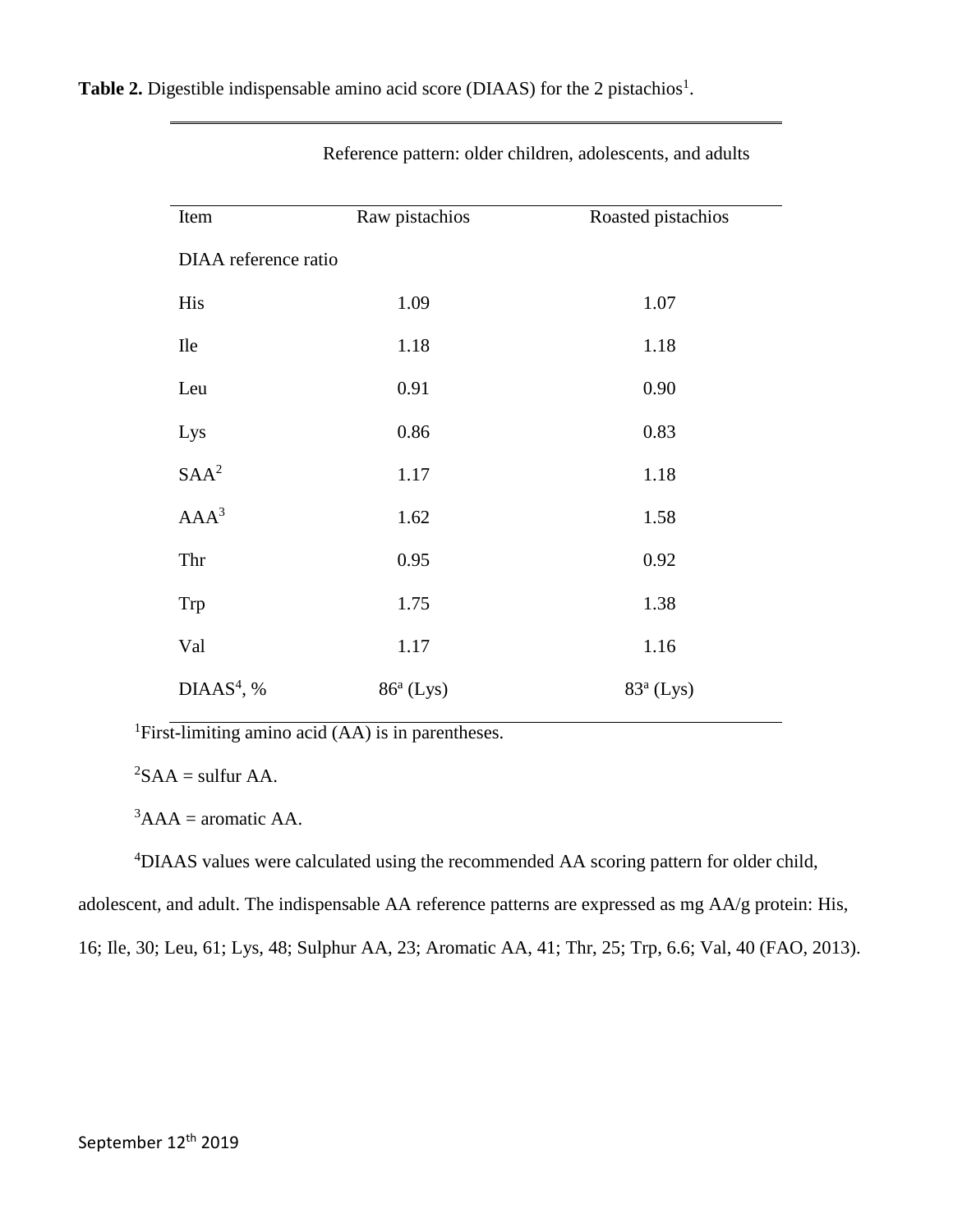## **CONVERSION FACTOR OF 5.3 FOR DIETS AND INGREDIENTS AND 6.25 FOR FECAL**

### **CRUDE PROTEIN DATA**

| Item                    | Raw pistachios | Roasted pistachios |
|-------------------------|----------------|--------------------|
| PDCAA reference ratio   |                |                    |
| His                     | 1.10           | 1.21               |
| <b>Ile</b>              | 1.55           | 1.71               |
| Leu                     | 1.02           | 1.12               |
| Lys                     | 0.88           | 0.94               |
| SAA <sup>3</sup>        | 1.31           | 1.44               |
| AAA <sup>4</sup>        | 1.29           | 1.41               |
| Thr                     | 0.85           | 0.94               |
| Trp                     | 1.22           | 1.04               |
| Val                     | 1.63           | 1.81               |
| PDCAAS <sup>5</sup> , % | $85^b$ (Thr)   | $94^a$ (Thr)       |

Table 3. Protein digestibility corrected amino acid score (PDCAAS) for the 2 pistachios<sup>1,2</sup>.

<sup>1</sup>First-limiting amino acid (AA) is in parentheses.

<sup>2</sup>Values for PDCAAS were calculated from the standardized total tract digestiblity (STTD) of crude protein in pigs: raw pistachio nuts, 90.7%; roasted pistachio nuts, 90.2%.

 ${}^{3}SAA =$  sulfur AA.

 ${}^4$ AAA = aromatic AA.

<sup>5</sup>PDCAAS values were calculated using the recommended AA scoring pattern for preschool children (2 to 5 yr). The indispensable AA reference patterns are expressed as mg AA/g protein: His, 19; Ile, 28; Leu, 66; Lys, 58; Sulphur AA, 25; Aromatic AA, 63; Thr, 34; Trp, 11; Val, 35 (FAO, 1991).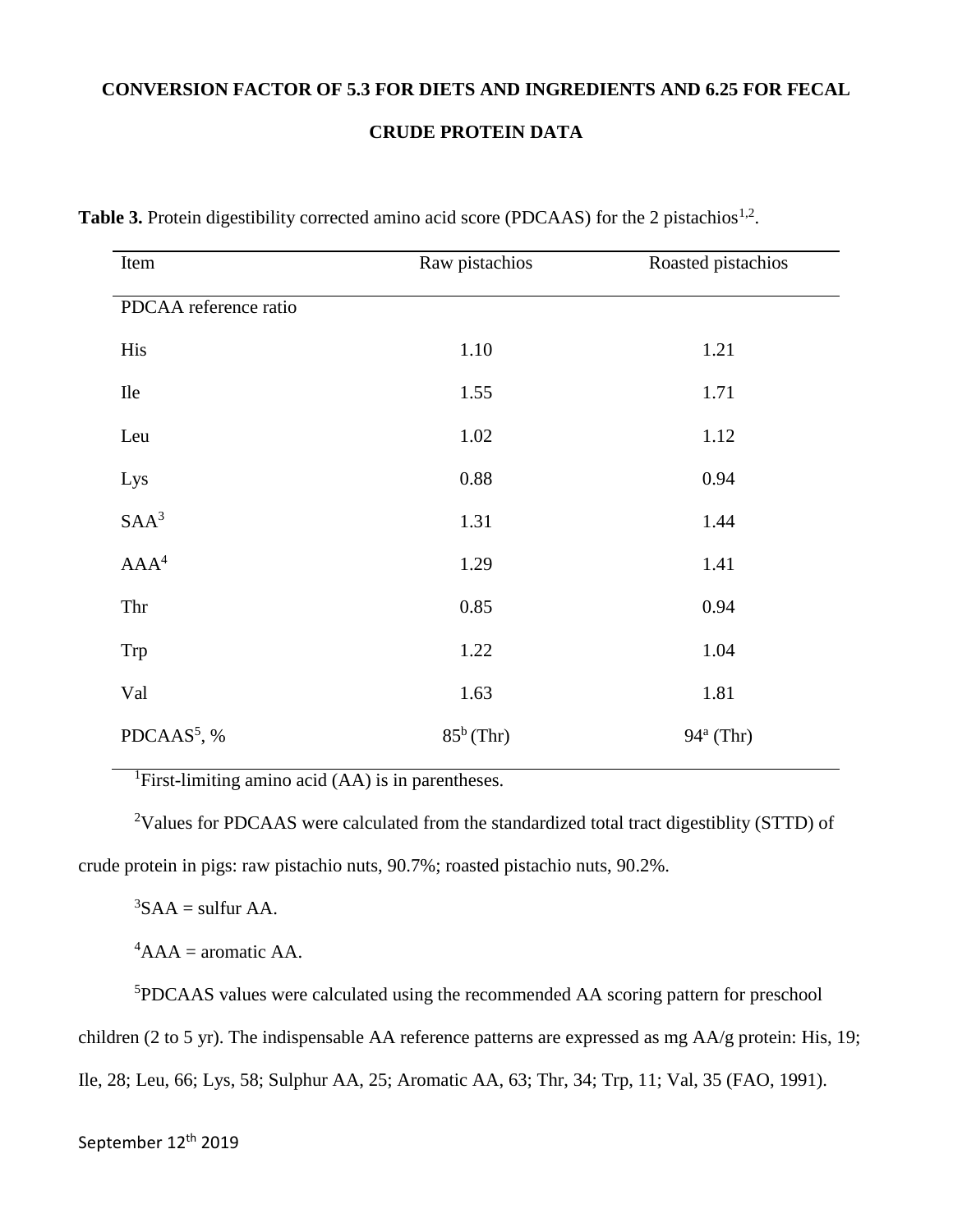| Item                 | Raw pistachios | Roasted pistachios |  |  |
|----------------------|----------------|--------------------|--|--|
| DIAA reference ratio |                |                    |  |  |
| His                  | 1.28           | 1.26               |  |  |
| <b>Ile</b>           | 1.39           | 1.39               |  |  |
| Leu                  | 1.07           | 1.06               |  |  |
| Lys                  | 1.01           | 0.97               |  |  |
| SAA <sup>2</sup>     | 1.38           | 1.39               |  |  |
| AAA <sup>3</sup>     | 1.91           | 1.86               |  |  |
| Thr                  | 1.12           | 1.09               |  |  |
| Trp                  | 2.06           | 1.63               |  |  |
| Val                  | 1.38           | 1.37               |  |  |
| $DIAAS4$ , %         | $101a$ (Lys)   | $97a$ (Lys)        |  |  |

Reference pattern: older children, adolescents, and adults

<sup>1</sup>First-limiting amino acid (AA) is in parentheses.

 ${}^{2}SAA =$  sulfur AA.

 ${}^{3}AA =$  aromatic AA.

<sup>4</sup>DIAAS values were calculated using the recommended AA scoring pattern for older child,

adolescent, and adult. The indispensable AA reference patterns are expressed as mg AA/g protein: His,

16; Ile, 30; Leu, 61; Lys, 48; Sulphur AA, 23; Aromatic AA, 41; Thr, 25; Trp, 6.6; Val, 40 (FAO, 2013).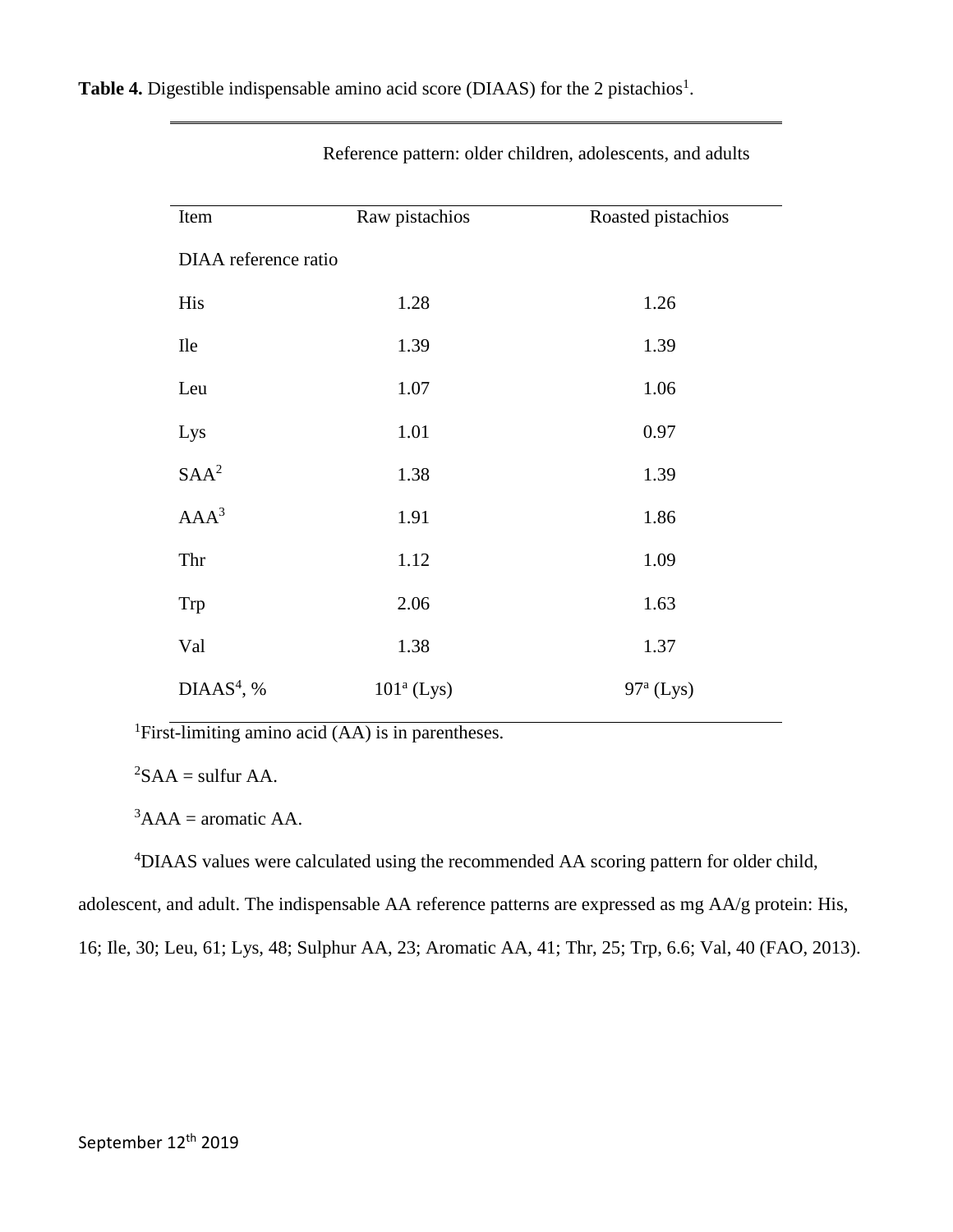## **CONVERSION FACTOR OF 5.3**

| Item                    | Raw pistachios | Roasted pistachios |
|-------------------------|----------------|--------------------|
| PDCAA reference ratio   |                |                    |
| His                     | 1.12           | 1.23               |
| <b>Ile</b>              | 1.58           | 1.74               |
| Leu                     | 1.03           | 1.14               |
| Lys                     | 0.89           | 0.96               |
| SAA <sup>3</sup>        | 1.33           | 1.47               |
| AAA <sup>4</sup>        | 1.31           | 1.43               |
| Thr                     | 0.86           | 0.95               |
| Trp                     | 1.24           | 1.06               |
| Val                     | 1.65           | 1.84               |
| PDCAAS <sup>4</sup> , % | $86^b$ (Thr)   | $95^a$ (Thr)       |
|                         |                |                    |

Table 5. Protein digestibility corrected amino acid score (PDCAAS) for the 2 pistachios<sup>1,2</sup>.

<sup>1</sup>First-limiting amino acid (AA) is in parentheses.

<sup>2</sup> Values for PDCAAS were calculated from the standardized total tract digestiblity (STTD) of crude protein in pigs: raw pistachio nuts, 92.1%; roasted pistachio nuts, 91.6%.

 ${}^{3}SAA =$  sulfur AA.

 ${}^4$ AAA = aromatic AA.

<sup>5</sup>PDCAAS values were calculated using the recommended AA scoring pattern for preschool children (2 to 5 yr). The indispensable AA reference patterns are expressed as mg AA/g protein: His, 19;

Ile, 28; Leu, 66; Lys, 58; Sulphur AA, 25; Aromatic AA, 63; Thr, 34; Trp, 11; Val, 35 (FAO, 1991).